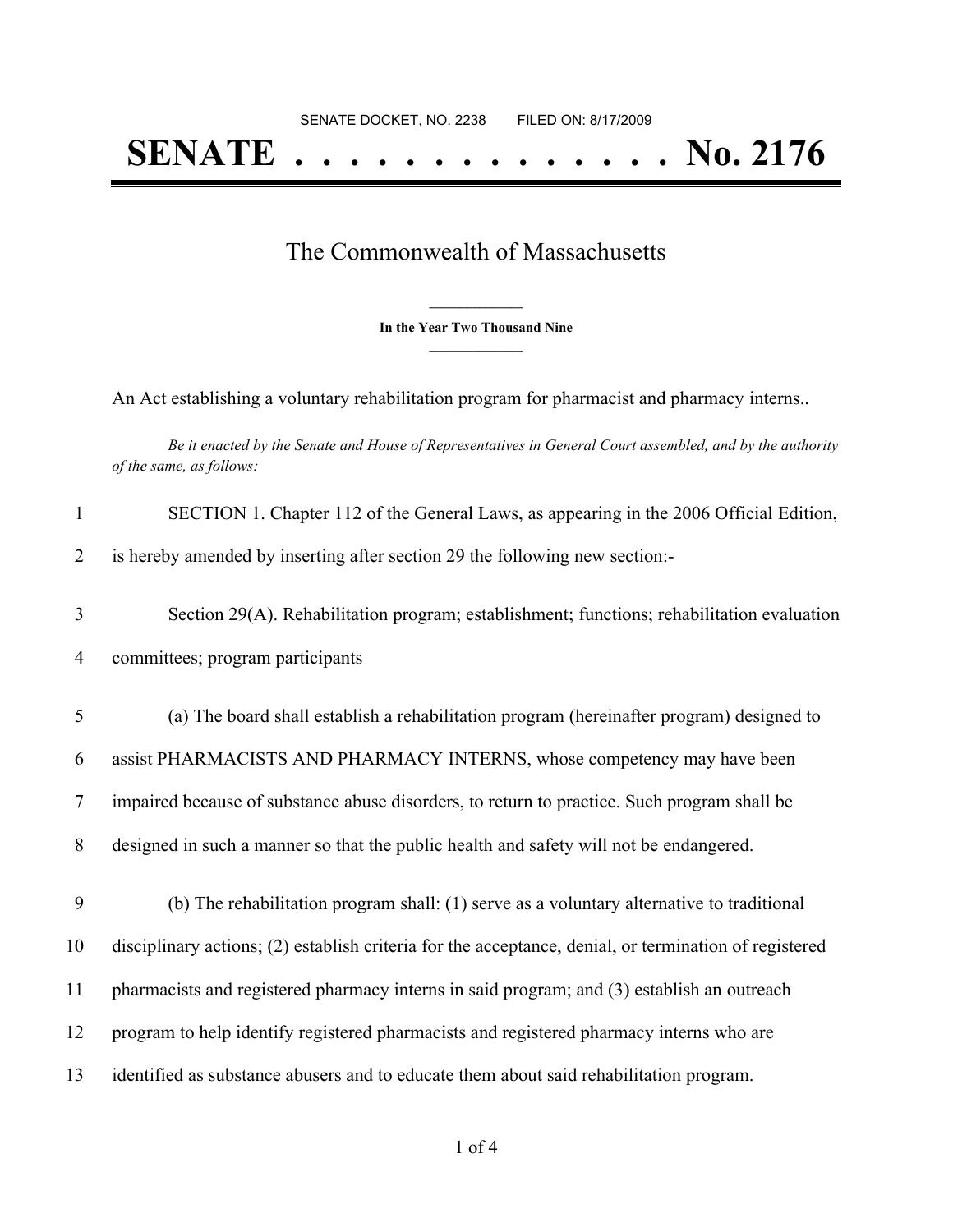Only those registered pharmacists and pharmacy interns who have requested rehabilitation and supervision shall participate in said program. Pharmacists and pharmacy interns currently enrolled in the Massachusetts Professional Recovery System (MPRS) shall be moved into said program. Pharmacists and pharmacy interns who have successfully completed MPRS shall be afforded the confidentiality afforded by said program.

 (c) The board shall appoint one or more rehabilitation evaluation committees consisting of nine members, two of whom shall be registered pharmacists with demonstrated experience in the field of substance use disorders or psychiatric mental health pharmacy; one of whom shall be a substance abuse coordinator with demonstrated experience in the field of substance use disorders or psychiatric mental health ; one of whom shall be a registered pharmacist employed as a pharmacy service administrator; one of whom shall be a registered pharmacist who has recovered from drug or alcohol addiction and has been drug and alcohol free for a minimum of two years; and three of whom shall be representatives of the public who are knowledgeable about the field of substance abuse or mental health. Each committee shall elect a chairperson and a vice chairperson. The members of the committee shall serve for such terms as the board shall determine but in no case shall such term exceed four years. All members of the committee who are pharmacists shall hold permits, [except in the case of the recovering pharmacist member] in the commonwealth for the duration of their terms. No board member may serve on a committee.

 (d) The board shall employ specialists with demonstrated professional expertise in the field of substance abuse disorders to serve as supervisors of participants in the rehabilitation program. Such supervisors shall serve as a liaison among the board, the committee, approved treatment programs and providers, and licensees. All information obtained by a supervisor

of 4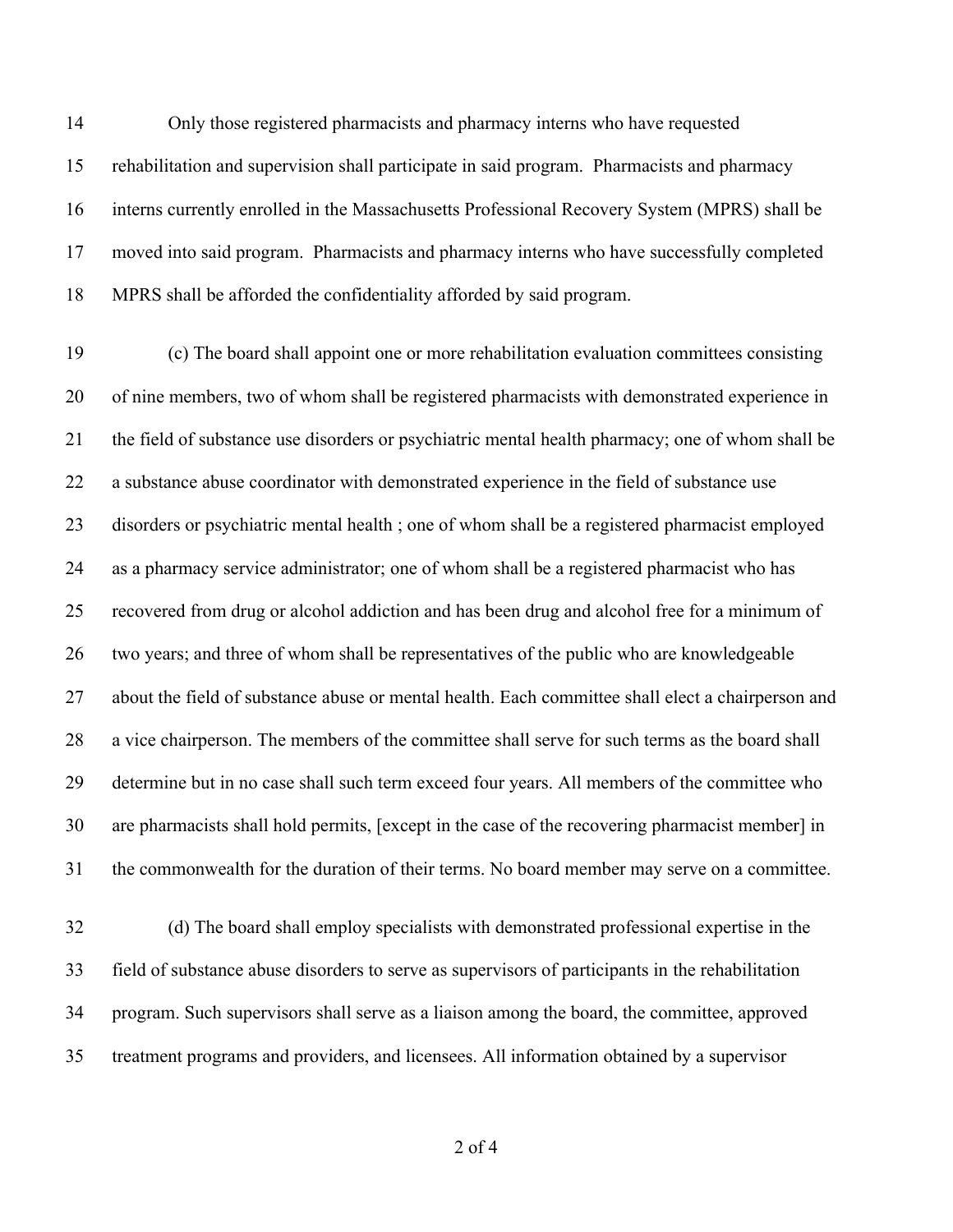pursuant to this section shall be exempt from disclosure and shall be confidential subject to the provisions of subsections (f) and (g).

 (e) All rehabilitation evaluation committee findings shall be submitted to the board as recommendations and shall be subject to final approval of the board. Each committee shall have the following duties and responsibilities:

- (1) To evaluate, according to the guidelines prescribed by the board, those registered pharmacists or registered pharmacy interns who request participation in the program and to consider the recommendations of the specialist supervisor in the admission of the registered pharmacist or registered pharmacy intern to the rehabilitation program.
- (2) To review and designate those treatment facilities and services to which rehabilitation program participants may be referred.

 (3) To receive and review information concerning a registered pharmacist or registered pharmacy intern participating in the program.

- (4) To consider in the case of each rehabilitation program participant whether the pharmacist or pharmacy intern may with safety continue or resume the practice of pharmacy or engage in practice of a registered pharmacy intern.
- (5) To call meetings as necessary to consider the requests of registered pharmacists or registered pharmacy interns to participate in the rehabilitation program, and to consider reports regarding rehabilitation program participants.
- (6) To prepare reports to be submitted to the board.